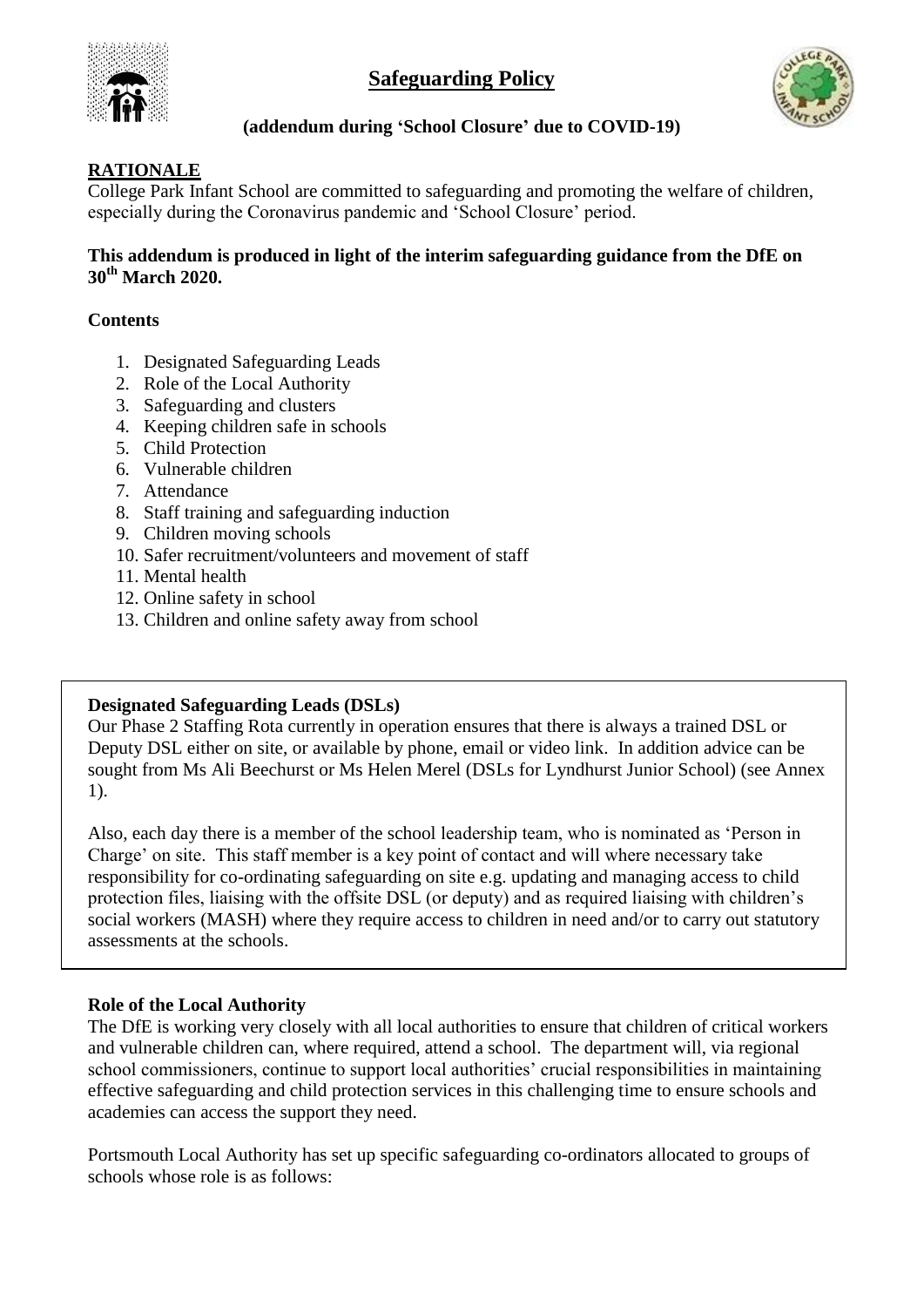a) To contact their allocated schools twice a week by phone

b) To maintain an accurate spreadsheet - one per school

c) To clearly segment the spreadsheet between families known to the LA and families the schools are worried about - The families are then RAG rated and next steps of support identified for those on red and amber

d) To provide advice and guidance - linked to information we are constantly updating on the Schools and Families section of the PCC website

e) To inform schools of the triage/referral process once this has been set up

## **Safeguarding and clusters**

Where schools and colleges collaborate and children and/or staff from multiple settings are clustered in one place, the principles in [Keeping children safe in education \(KCSIE\)](https://www.gov.uk/government/publications/keeping-children-safe-in-education--2) and DfE guidance continue to apply. In particular, the school that is acting as the hub in the cluster should continue to provide a safe environment, keep children safe and ensure staff and volunteers have been appropriately checked and risk assessments carried out as required.

#### **Keeping children safe in schools**

KCSIE is statutory safeguarding guidance that schools should continue to have regard to as per their legislative duty and/or funding agreement requirements.

Whilst acknowledging the pressure that schools are under, it remains essential that as far as possible we continue to be safe places for children. This addendum is to provide additional guidance as during this period safeguarding policy and process may be different when compared to business as usual.

The way schools and colleges are currently operating in response to coronavirus (COVID-19) is fundamentally different to business as usual, however, a number of important safeguarding principles remain the same:

- with regard to safeguarding, the best interests of children must always continue to come first
- if anyone in a school or college has a safeguarding concern about any child they should continue to act and act immediately
- a DSL or deputy should be available
- it is essential that unsuitable people are not allowed to enter the children's workforce and/or gain access to children
- children should continue to be protected when they are online

College Park Infant School will, as far as is reasonably possible, take a whole institution approach to safeguarding, allowing us to satisfy ourselves that any new policies and processes in response to COVID-19 are not weakening our approach to safeguarding or undermining our safeguarding and child protection policies.

## **Child Protection**

In addition to our usual and current Safeguarding and Child Protection policies, our policy and practice will reflect:

- any updated advice received from the local 3 safeguarding partners
- any updated advice received from the local authority regarding children with education, health and care (EHC) plans, the local authority designated officer and children's social care, reporting mechanisms, referral thresholds and children in need
- what staff and volunteers should do if they have any concerns about a child
- the continued importance of all staff and volunteers acting and acting immediately on any safeguarding concerns
- DSL (and deputy) arrangements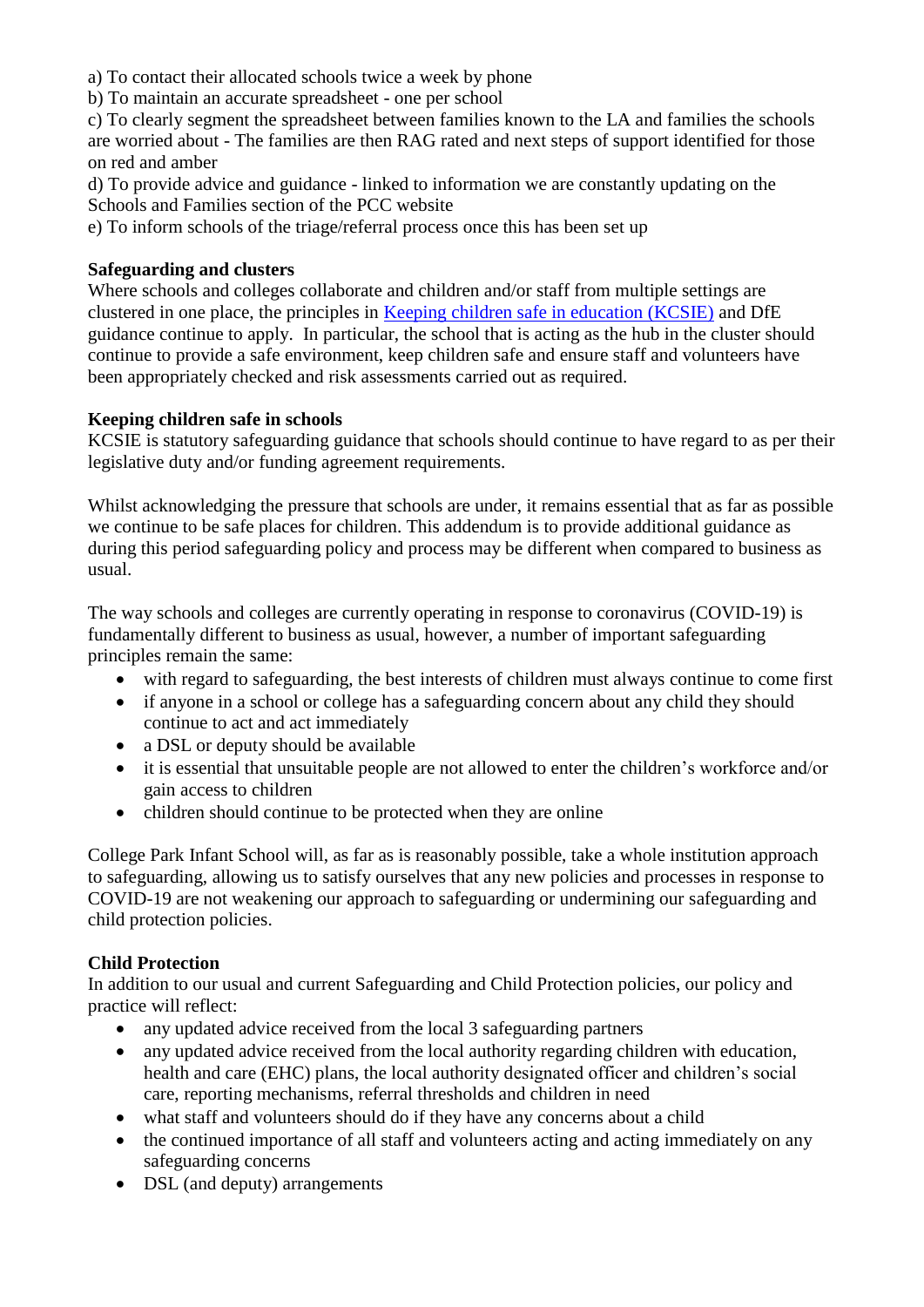- the continued importance for school staff to work with and support children's social workers and the local authority virtual school head (VSH) for looked-after and previously lookedafter children
- peer on peer abuse given the very different circumstances schools are currently operating in, with regards to remote/virtual/e-learning and communication
- what staff and volunteers should do if they have concerns about a staff member or volunteer who may pose a safeguarding risk to children
- any arrangements to support children the schools are concerned about who do not meet the 'vulnerable' definition
- what arrangements are in place to keep children not physically attending the school safe, especially online and how concerns about these children should be progressed

It is important that all staff and volunteers are aware of the new policy addendum and are kept up to date as it is revised. This revised policy addendum will be made available publicly.

#### **Vulnerable children**

Ensuring that vulnerable children remain protected is a top priority for the government. Vulnerable children include those who have a social worker and those children and young people up to the age of 25 with EHC plans.

Local authorities have the key day-to-day responsibility for delivery of children's social care. Social workers and Virtual School Head VSH) will continue to work with vulnerable children in this difficult period and should support these children to access this provision. There is an expectation that children with a social worker will attend provision, unless in consultation with the child's social worker and family it is agreed this is not in the best interests of the child. If not attending provision during the 'School Closure' period a risk assessment will be undertaken to ensure that any risks are minimised.

Senior leaders, especially DSLs (and deputies) know who their most vulnerable children are and have the flexibility to offer a place to those on the edges of receiving children's social care support. College Park staff will continue to work with and support children's social workers to help protect vulnerable children. This is especially important during the COVID-19 period.

Regular contact with families of vulnerable children will be made by Mrs Moran (SENCo and AHT), and Mrs Lathem (HoS) in her absence generally via telephone or email. If no response is received a letter will be delivered with a given time-frame for contact, otherwise social care or the police may be notified.

## **Attendance**

Local authorities and schools do not need to complete their usual day-to-day attendance processes to follow up on non-attendance. Schools and social workers will agree with families whether children in need should be attending education provision – and the school will then follow up on any child that we are expecting to attend, who does not. We will also follow up with any parent or carer who has arranged care for their children and the children subsequently do not attend. To support the above, we will take the opportunity when communicating with parents and carers to confirm emergency contact numbers are correct and ask for any additional emergency contact numbers where they are available. In all circumstances where a vulnerable child does not take up their place at school, or discontinues, the school will notify their social worker.

The DfE has introduced a daily online attendance form to keep a record of children of critical workers and vulnerable children who are attending school. This allows for a record of attendance for safeguarding purposes and allows schools to provide accurate, up-to-date data to the DfE on the number of children taking up places. In Portsmouth, the Local Authority has also requested that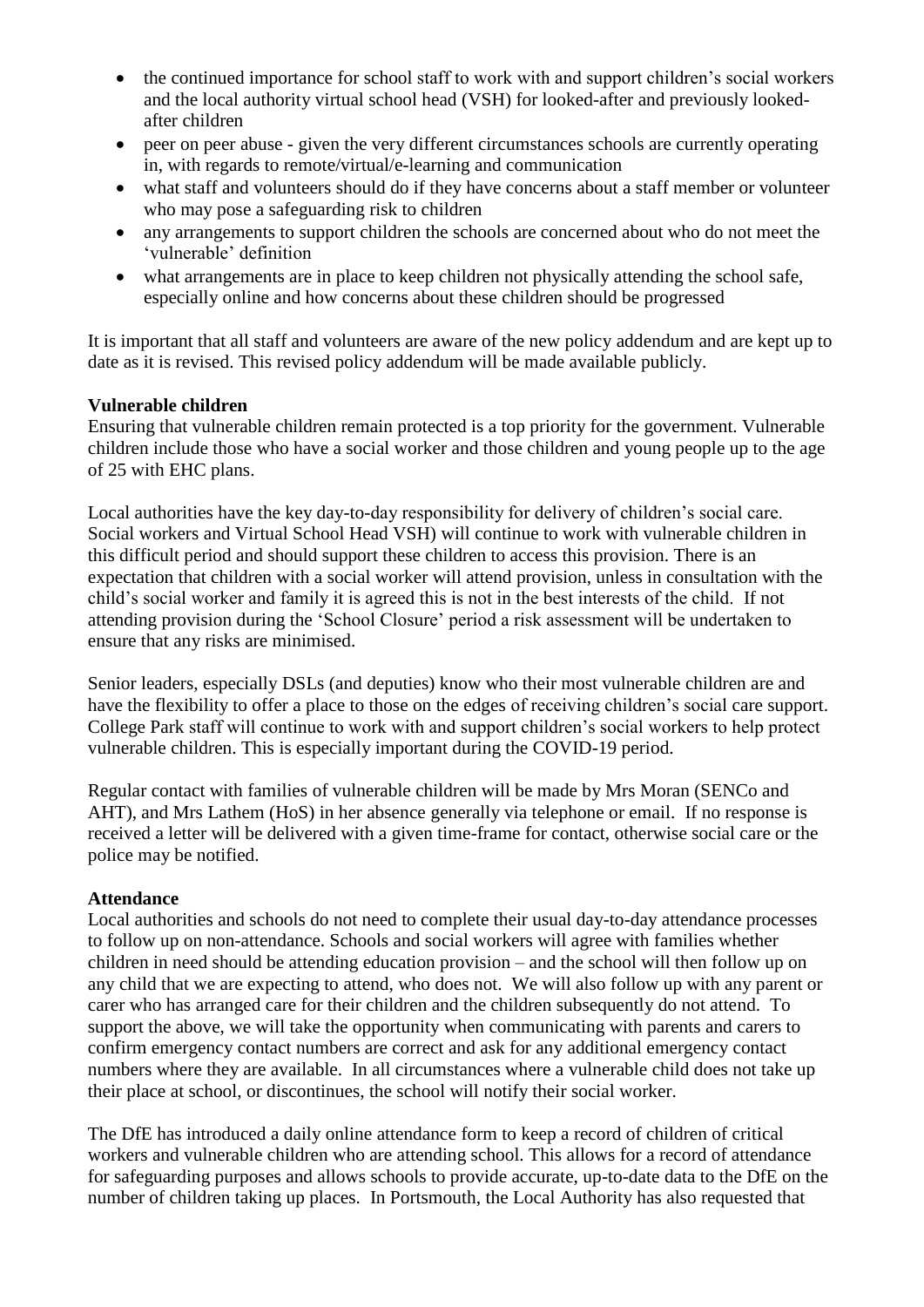this information be securely submitted to the LA as well, so that the local situation can be monitored and reacted to as necessary.

#### **Staff training and safeguarding induction**

All existing College Park school staff will already have had safeguarding training and have read part 1 of KCSIE. The important thing for these staff will be awareness of these new local arrangements so they know what to do if they are worried about a child.

If any new staff are recruited, or new volunteers enter the school they should continue to be provided with a safeguarding induction. Our Safeguarding and Child Protection policies plus this addendum will support this process as will part 1 of KCSIE.

Our existing school workforce may move between schools on a temporary basis in response to COVID-19. The receiving school should judge, on a case-by-case basis, the level of safeguarding induction required. In most cases, the existing workforce will already have received appropriate safeguarding training and all they will require is a copy of the receiving setting's child protection policy, confirmation of local processes and confirmation of DSL arrangements.

#### **Children moving schools**

It is important that if any of our children move to attend another setting we do whatever we reasonably can to provide the receiving institution with any relevant welfare and child protection information. This will be especially important where children are vulnerable.

For looked-after children, any change in school should be led and managed by the VSH with responsibility for the child. The receiving institution should be aware of the reason the child is vulnerable and any arrangements in place to support them. As a minimum the receiving institution should, as appropriate, have access to a vulnerable child's EHC plan, child in need plan, child protection plan or, for looked-after children, their personal education plan and know who the child's social worker (and, for looked-after children, who the responsible VSH is). This should ideally happen before a child arrives and, where that is not possible as soon as reasonably practicable. Any exchanges of information will ideally happen at DSL (or Deputy DSL) level, and likewise between special educational needs co-ordinators/named individual with oversight of SEN provision for children with EHC plans. However, it is acknowledged this may not always be possible. Where this is the case senior leaders will take responsibility.

Whilst schools must continue to have appropriate regard to data protection and GDPR they do not prevent the sharing of information for the purposes of keeping children safe.

#### **Safer recruitment/volunteers and movement of staff**

It remains essential that people who are unsuitable are not allowed to enter the children's workforce or gain access to children.

With respect to the recruitment of new staff, we will continue to follow the relevant safer recruitment processes for our setting, including, as appropriate, relevant sections in part 3 of KCSIE. In response to COVID-19, the Disclosure and Barring Service (DBS) has made changes to its guidance on standard and enhanced DBS ID checking to minimise the need for face-to-face contact.

With regard to utilising volunteers, we will continue to follow the checking and risk assessment process as set out in paragraphs 167 to 172 of KCSIE. Under no circumstances will a volunteer who has not been checked be left unsupervised or allowed to work in regulated activity.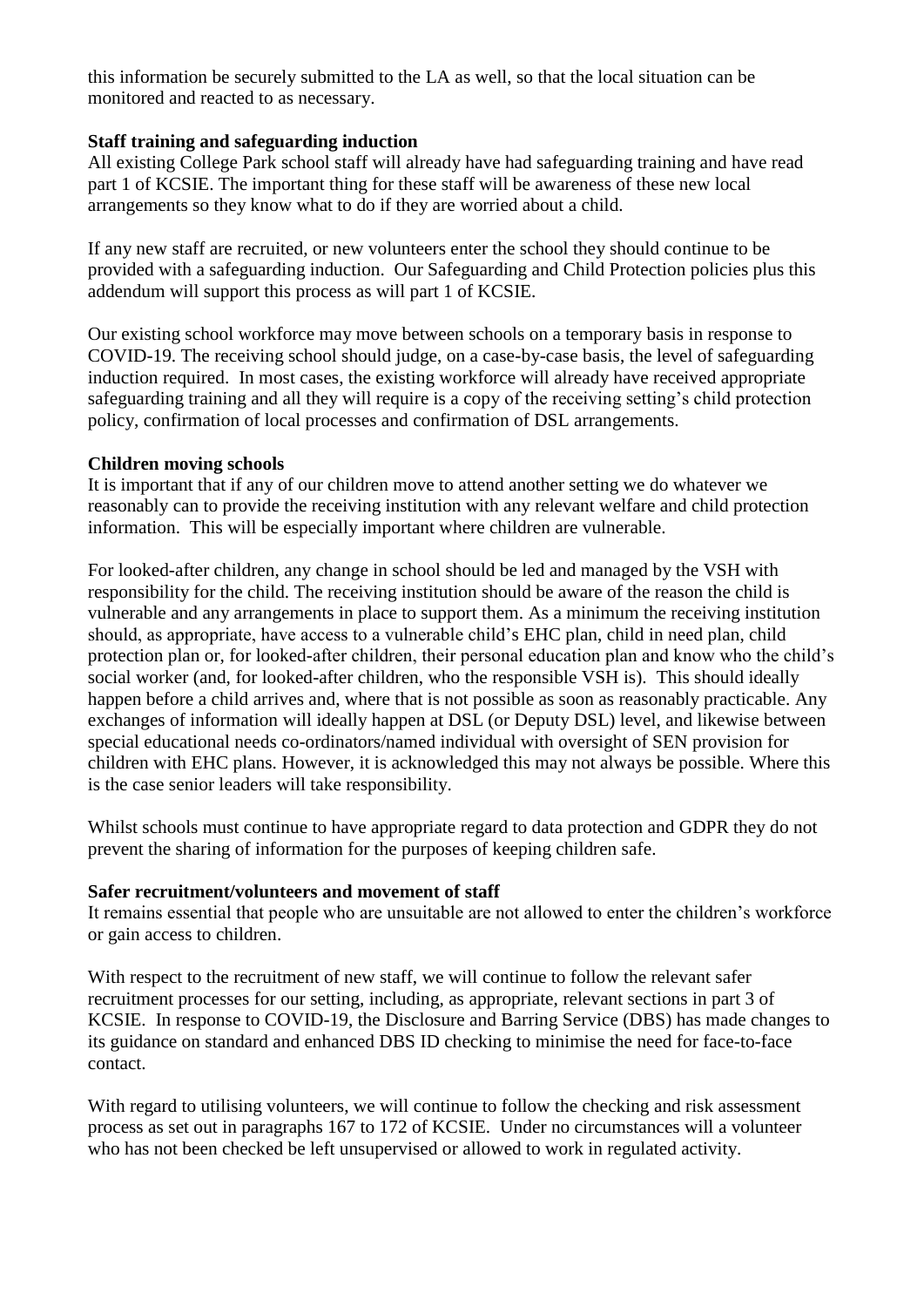Regarding members of the school or college workforce already engaging in regulated activity and who already have the appropriate DBS check, there is no expectation that a new DBS check should be obtained where that member of the workforce temporarily moves to another school or college to support the care of children. The type of setting on the DBS check, for example a specific category of school, is not a barrier. The same principle applies if childcare workers move to work temporarily in a school setting. The receiving institution should risk assess as they would for a volunteer. Whilst the onus remains on schools to satisfy themselves that someone in their setting has had the required checks, including as required those set out in part 3 of KCSIE, in the above scenario this can be achieved, if the receiving institution chooses to, via seeking assurance from the current employer rather than requiring new checks.

#### College Park Infant School will continue to follow our legal duty to refer to the DBS anyone who has harmed or poses a risk of harm to a child or vulnerable adult.

We will continue to consider and make referrals to the Teaching Regulation Agency (TRA) as per paragraph 166 of KCSIE. During the COVID-19 period all referrals should be made by emailing [Misconduct.Teacher@education.gov.uk.](mailto:Misconduct.Teacher@education.gov.uk) All referrals received by the TRA will continue to be considered. Where referrals on serious safeguarding matters are received and it is deemed that there is a public interest in doing so consideration will be given as to whether an interim prohibition order (IPO) should be put in place. The TRA will continue to progress all cases but will not schedule any hearings at the current time.

Whilst acknowledging the challenge of the current environment, it is essential from a safeguarding perspective that we are aware, on any given day, which staff/volunteers will be in the school, and that appropriate checks have been carried out, especially for anyone engaging in regulated activity. As such, we will continue to keep the single central record (SCR) up to date as outlined in paragraphs 148 to 156 in KCSIE. The SCR will provide the means to log everyone that will be working or volunteering in our schools on any given day, including any staff who may be attending or on loan from other institutions.

## **Mental health**

Negative experiences and distressing life events, such as the current circumstances, can affect the mental health of pupils and their parents. Teachers should be aware of this in setting expectations of pupils' work where they are at home. The Department for Education is providing separate guidance on providing education remotely.

Where they are providing for children of critical workers and vulnerable children on site, we will ensure appropriate support is in place for them. Our SENCo and ELSA have many resources and advice to support children, families and staff. Support for pupils and families in the current circumstances will include existing provision from the school (although this may be delivered in different ways, for example over the phone or by email and through resources on our school website or delivered to the home) or from specialist staff or support services.

## **Online safety in school**

It will be more important than ever for us to provide a safe environment, including online. We will continue to ensure that appropriate filters and monitoring systems are in place to protect children when they are online on the school's IT systems or recommended resources. Our technical IT support company Drift has the technical knowledge to maintain safe IT arrangements and also has contingency arrangements if their IT staff become unavailable.

The [UK Council for Internet Safety provides information to help governing boards and proprietors](https://www.gov.uk/government/publications/online-safety-in-schools-and-colleges-questions-from-the-governing-board)  [assure themselves](https://www.gov.uk/government/publications/online-safety-in-schools-and-colleges-questions-from-the-governing-board) that any new arrangements continue to effectively safeguard children online.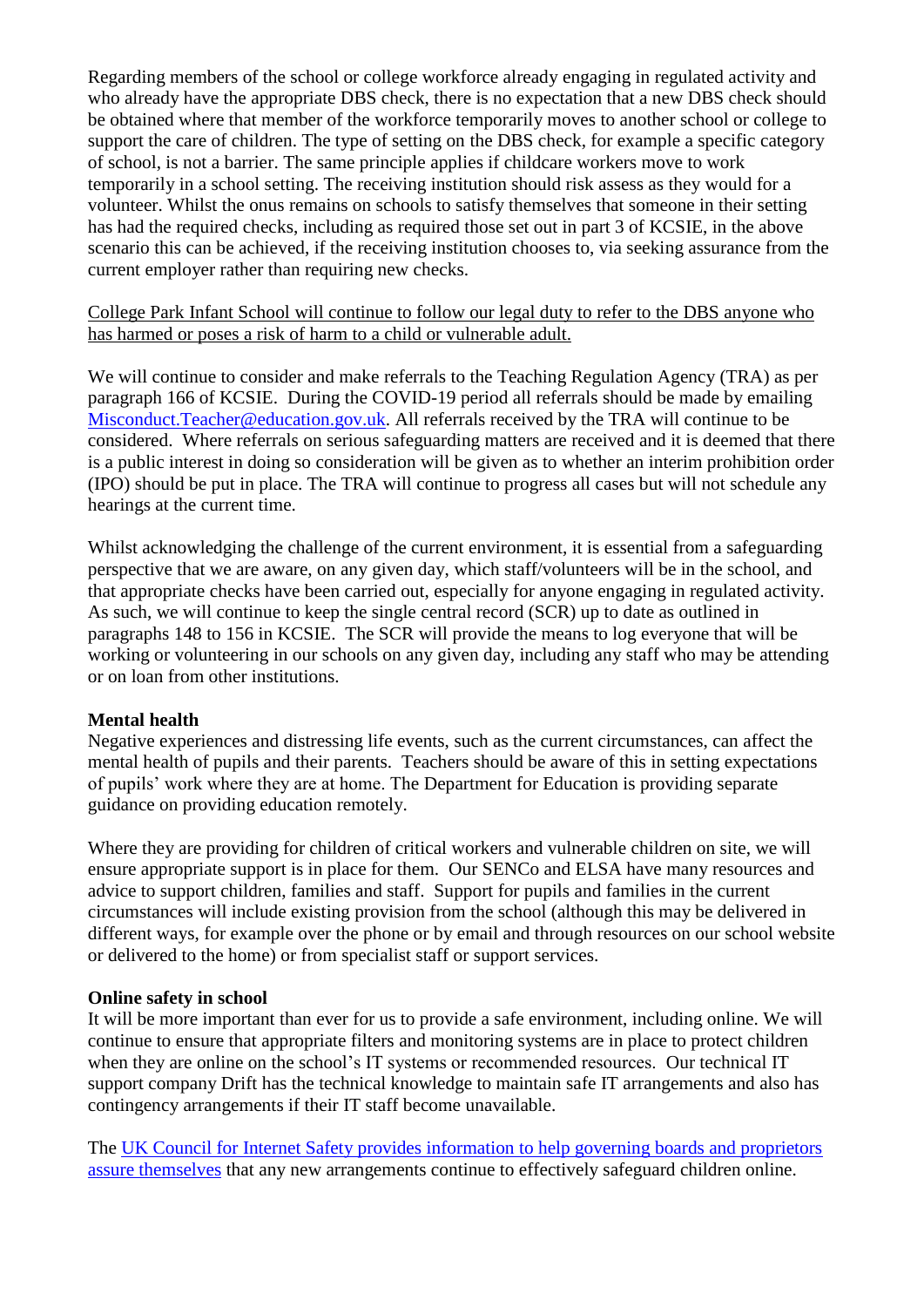The [UK Safer Internet Centre's professional online safety helpline](https://www.saferinternet.org.uk/helpline/professionals-online-safety-helpline) also provides support for the children's workforce with any online safety issues they face. Local authorities may also be able to provide support.

#### **Children and online safety away from school**

At College Park we will continue to do whatever we can to keep all of our children safe. In most cases, the majority of children will not be physically attending the school. It is important that all staff who interact with children, including online, continue to look out for signs a child may be at risk. Any such concerns should be dealt with as per the school's Safeguarding or Child Protection policies and where appropriate referrals should still be made to children's social care (MASH) and as required, the police.

The DfE has set out key areas that leaders and schools should consider as part of any remote learning strategy. This includes the use of technology. Recently published [guidance from the UK](https://swgfl.org.uk/resources/safe-remote-learning/)  [Safer Internet Centre on safe remote learning](https://swgfl.org.uk/resources/safe-remote-learning/) and from the [London Grid for Learning on the use of](https://static.lgfl.net/LgflNet/downloads/digisafe/Safe-Lessons-by-Video-and-Livestream.pdf)  [videos and livestreaming](https://static.lgfl.net/LgflNet/downloads/digisafe/Safe-Lessons-by-Video-and-Livestream.pdf) could help us to plan online lessons and/or activities and plan them safely.

All schools should consider the safety of their children when they are asked to work online. The starting point for online teaching should be that the same principles as set out in the school's Staff Code of Conduct and Behaviour policy. This policy includes acceptable use of technologies, staff/ pupil relationships and communication including the use of social media. The policy applies equally to any existing or new online and distance learning arrangements which are introduced.

We will ensure any use of online learning tools and systems is in line with privacy and data protection/GDPR requirements.

An essential part of the online planning process will be ensuring children who are being asked to work online have very clear reporting routes in place so they can raise any concerns whilst online. As well as reporting routes back to the school this also signposts children to age appropriate practical support from the likes of:

- [Childline](https://www.childline.org.uk/?utm_source=google&utm_medium=cpc&utm_campaign=UK_GO_S_B_BND_Grant_Childline_Information&utm_term=role_of_childline&gclsrc=aw.ds&&gclid=EAIaIQobChMIlfLRh-ez6AIVRrDtCh1N9QR2EAAYASAAEgLc-vD_BwE&gclsrc=aw.ds) for support
- [UK Safer Internet Centre](https://reportharmfulcontent.com/) to report and remove harmful online content
- [CEOP](https://www.ceop.police.uk/safety-centre/) for advice on making a report about online abuse

During this period of 'School Closure' we are in even more regular contact with parents and carers. These communications are also used to reinforce the importance of children being safe online. It is especially important for parents and carers to be aware of what their children are being asked to do online, including the sites they will asked to access and be clear who from the school (if anyone) their child is going to be interacting with online.

Parents and carers may choose to supplement the school online offer with support from online companies. Support for parents and carers to keep their children safe online includes:

- [Internet matters](https://www.internetmatters.org/?gclid=EAIaIQobChMIktuA5LWK2wIVRYXVCh2afg2aEAAYASAAEgIJ5vD_BwE) for support for parents and carers to keep their children safe online
- [London Grid for Learning](http://www.lgfl.net/online-safety/) for support for parents and carers to keep their children safe online
- [Net-aware](https://www.net-aware.org.uk/) for support for parents and careers from the NSPCC
- [Parent info](https://parentinfo.org/) for support for parents and carers to keep their children safe online
- [Thinkuknow](http://www.thinkuknow.co.uk/) for advice from the National Crime Agency to stay safe online
- [UK Safer Internet Centre](https://www.saferinternet.org.uk/advice-centre/parents-and-carers) advice for parents and carers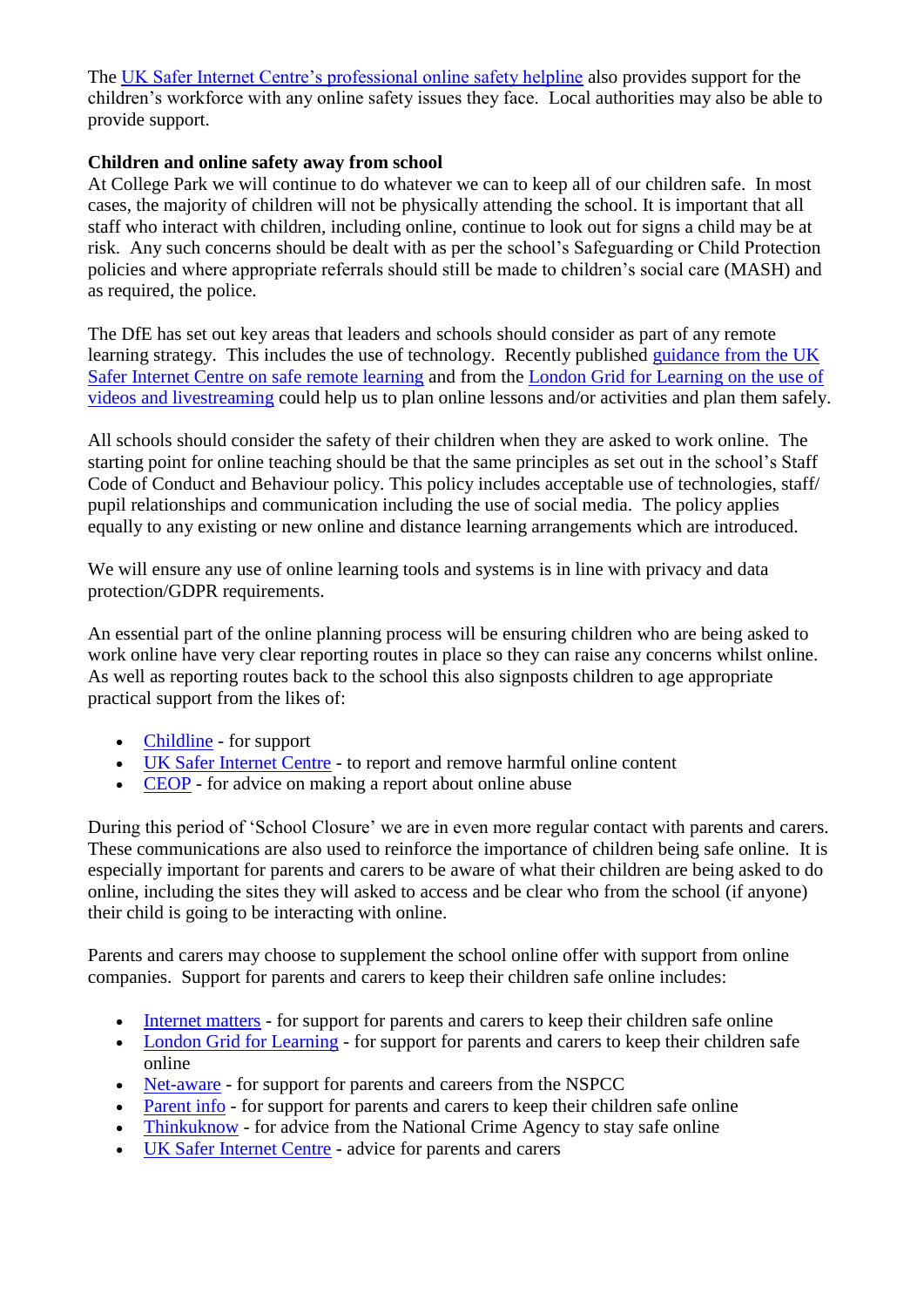Annex 1

## **DEFINITIONS**

**Safeguarding and promoting the welfare of children** is defined for the purpose of this policy as Protecting children from maltreatment

Preventing impairment of children's health or development

Ensuring that children are growing up in circumstances consistent with the provision of safe and effective care

Taking action to enable all children to have the best outcomes.

**Child protection** is a part of safeguarding and promoting welfare. This refers to the activity that is undertaken to protect specific children who are suffering, or are likely to suffer significant harm.

Put simply **Safeguarding** is what we do for all children, whilst **Child Protection** refers to the procedures we use for children at risk of significant harm or who may have been harmed.

| <b>COLLEGE PARK INFANT SCHOOL</b>             |                                               |
|-----------------------------------------------|-----------------------------------------------|
| <b>Designated Safeguarding Lead(s)</b>        | Mrs J Lathem (Head of School)                 |
|                                               | Mrs E Moran (AHT and SENCo)                   |
| <b>Deputy Designated Safeguarding Lead(s)</b> | <b>Mrs D Anderson</b> (Executive Headteacher) |
|                                               |                                               |

#### **Other relevant documentation / information**

Child Protection policy Health & Safety policy, Security policy Anti-bullying policy Internet policy, e-safety policy PSHE policy, Sex and Relationships Education policy, Drugs Education policy Policy for Children with Special Educational Needs and Disabilities Whistle-blowing policy Staff Code of Conduct and Behaviour policy LA Manual of Personnel Practice School Staff Induction Handbook Working Together to Safeguard Children (HM Government July 2018) Keeping Children Safe in Education (DfE September 2019) What to do if you're worried a child is being abused (DfE March 2015) Inspecting safeguarding in early years, education and skills (Ofsted/DfE Sept 2019) Positive environments where children can flourish (Ofsted/DfE March 2018) The Prevent duty (DfE June 2015) Safeguarding leaflet for parents School Prospectus/Booklet